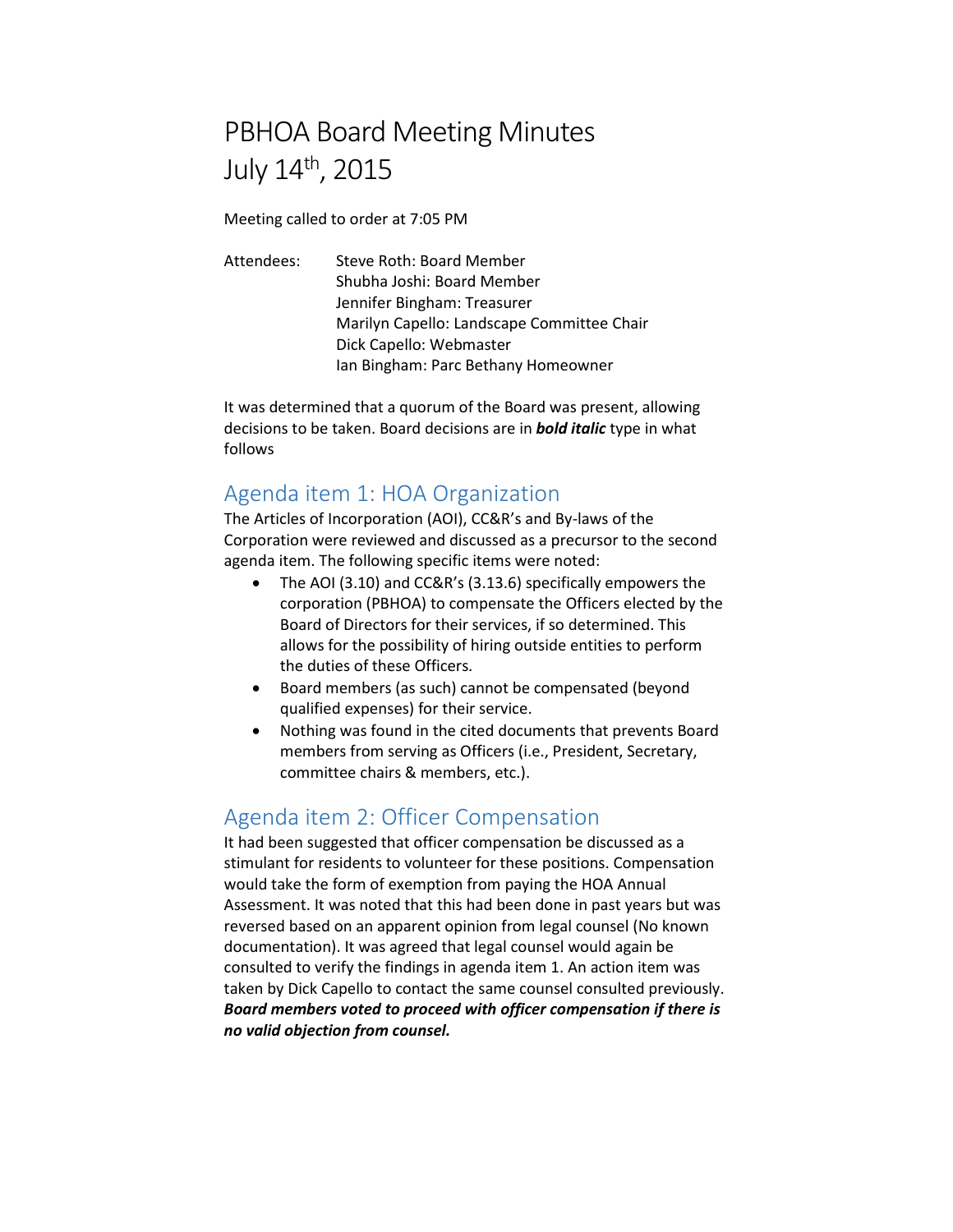# Agenda item 3: Review of "transition to email communications" document

Dick Capello submitted a candidate document to be distributed to all PBHOA homeowners specifically stating that all possible future communications with homeowners would be via email. It further states that a homeowner can opt out by submitting a written request to the Board. The document is designed to insure that the HOA is protected against liabilities resulting from claims of non-receipt, etc. *The document was approved by the Board as submitted.* A copy is attached.

#### Agenda item 4: Secretary/Treasurer Report

Jennifer Bingham provided her first report as the new Treasurer. As a new officer, she did not have all of the information necessary to show Year-to-Date Budget/Expenses information. She took an action item to contact Bob Reinsch (previous treasurer) to get the necessary information. A copy of her interim results is attached. She reported that all but 2 homeowners have paid their annual assessments. Follow-up delinquency letters have been sent to them.

Jennifer asked why we had a savings account and a checking account for the HOA. It was suggested that in years past, a reasonable interest rate was paid on savings account. That has not been true for some years and probably won't be for several more. Jennifer took an action item to determine any penalty for not maintaining both accounts**. If there are none***, it was decided to drop the savings account.*

## Agenda item 5: Landscape Committee Report

Marilyn Capello discussed the current state of the pear trees along Mitchell Street. They are all in need of replacement as are the cedar trees in the same area. The cedars have been treated by the Association for several years, but it wasn't helping and they are now in dire straits. One of the Pear trees fell down recently, temporarily blocking part of Mitchell. It was also noted that one of the newer maple trees in the Green Area lost a major branch a few months ago (heavy wind) and will probably have to be replaced.

Bids were submitted by Pacific Landscape Management (our landscape contractor) for replacement of all the trees in question and a separate bid for replacement of the worst of them with pruning of the remainder. The latter option would wind up being more expensive since all would have to be replaced eventually. It was decided that three bids would be obtained in order to insure the best deal. Marilyn took an action item to acquire bids from two additional contractors.